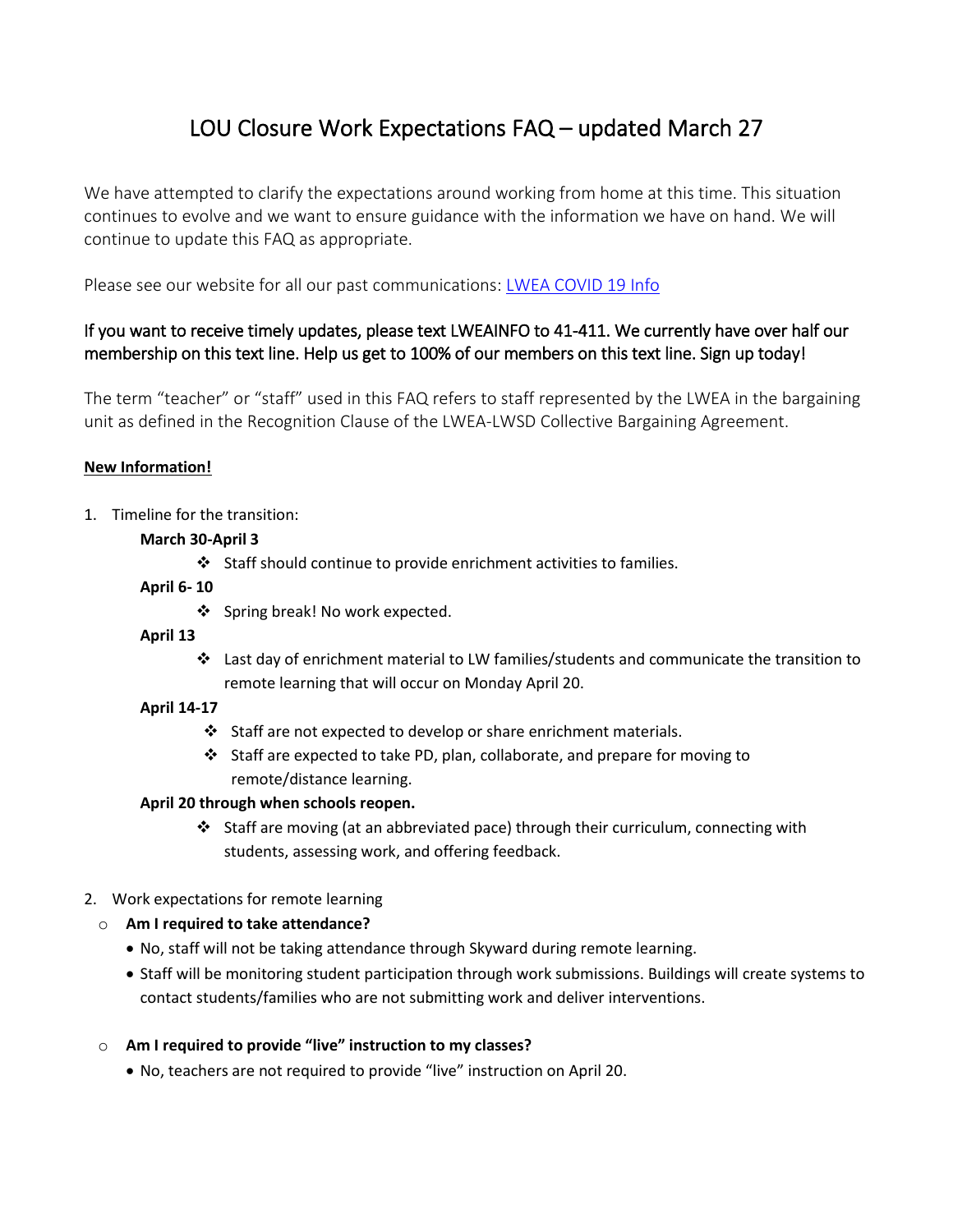- The district has attempted to create an instructional model that allows for maximum flexibility for staff and students/families. Therefore, we are not implementing a firm schedule of required class meeting times.
- Teachers should **NOT** require students to "attend" or report to a live video instructional session.
- LWSD is working to establish a safe platform for video that meets the high levels of safety they are committed to, once LWSD provides protocols for video conferencing teachers can opt to use video instruction as they see as necessary.

#### o **How was the amount of student assigned work determined?**

- Using information from the Kansas Model and input from LWEA members, LWSD determined this range for student learning each day and week.
- o **For elementary, do I have to create 1 hour a day and think about how much the PE teacher, music teacher, and/or librarian are also sending out?** 
	- Not necessarily. As an elementary teacher you will need to provide the amount of work laid out in section 1D of the LOU, regardless of the amount of material your specialist colleagues are providing.
	- So Music, PE, and librarian colleagues will post one learning activity per grade level each week in addition to the work classroom teachers will be providing.

#### o **As a safety net or ELL teacher, do I need to get in contact with all my students?**

- Not necessarily. You should collaborate with your classroom teacher colleagues on their materials and offer accommodations to students as you (the Safety Net/ELL teacher) deem appropriate.
- o **How often do I need to be posting and collecting assignments/materials or connecting with families during the closure?** 
	- You are expected to communicate learning expectations, instructional materials, and assignments on Monday of each week to students/families that meet the expectations outlined in 1.D & E of the LOU. We encourage teachers to apply their knowledge of their students and their professional judgement on how to structure and sequence weekly instructional materials/assignments.
		- For example, you could post a project that could take all week and meet the time requirement. Or you could post content for them to do each day.
	- You should respond to families throughout the week and in a timely manner. Our interest is to maintain both community connections and reasonable workloads.
	- You might consider establishing office hours that will direct students/families to a specific time and digital tool or method for receiving direct or immediate assistance from you.
	- You can collect **new** assignments/materials from students for grading starting the week of April 20. There is additional information in this document about grading student work (see below).

## o **Do I have to work 7.5 hours straight?**

No. Our goal was to continue allowing educators to work with as much flexibility as possible.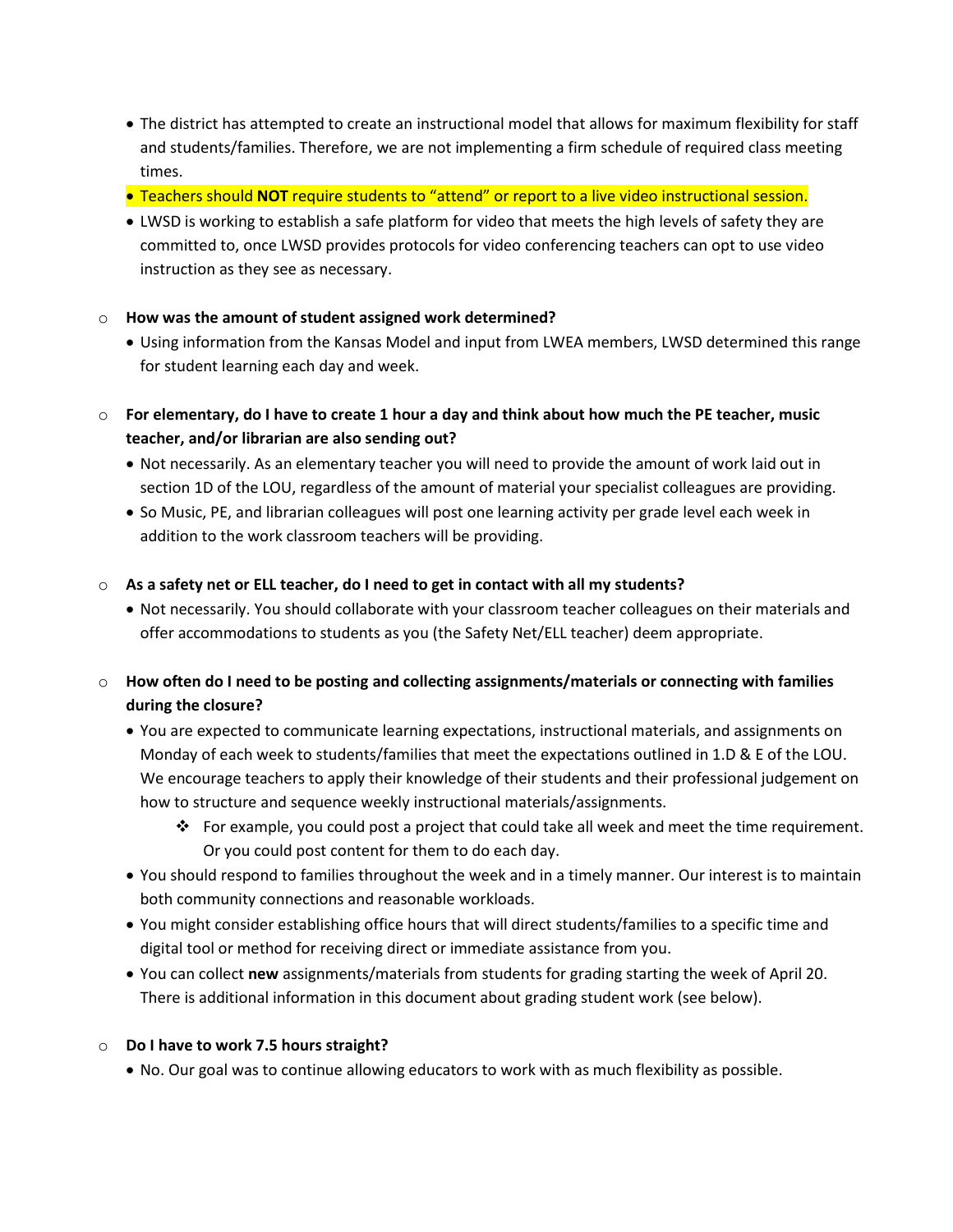- You should plan out your work time a week ahead, collaborate with your team so that you will have time to work together.
- You get to establish your schedule, so make sure you set lunches, breaks times, and other time around your own family's unique needs.
- You should communicate this schedule with your administrator.
- Again, we are encouraging staff to set up office hours so that students and parents will know when to connect with you.

#### o **Will I have to go through the entire curriculum remotely?**

- No. LWSD is looking at the Kansas model to put reasonable parameters on what is achievable during this tough transition.
- Elementary teachers will be using district-provided pacing guidelines to help reduce/narrow the curriculum.
- High school teachers will be asked to reduce/narrow their curriculum.
- More guidance will be coming from LWSD over the coming weeks about how we will focus in the curriculum.

#### o **Can I post all materials at once (on Monday) or parcel it out in the week?**

- You will be required to post all materials on Mondays.
- We are encouraging educators to work as a team to determine what makes the most sense for your students.

#### o **How does my time get recorded? Do I have to be on Teams all day?**

- No, you do not have to be on Teams all day, but you need to respond to colleagues, parents, and your administration in a timely fashion and generally be available to communicate with them.
- **(Still in place!)** Your admins should give you at least 24 hours' notice before they ask you to meet virtually or to be available for a phone call. If it is an emergency, your building administration can call a meeting within the 24-hour period.

#### o **I am a .5, what should my work schedule look like?**

- You would continue to work .5 and not a full schedule.
- Communicate with your team and administrator what you will be doing for your contracted time, it should include communicating with families, posting materials, assessing that work, and offering your students feedback.
- If you traditionally do not work a fully work week, work with your building administrator to set a schedule for posting materials, assessing work, and offering students feedback.
- o **What is my obligation if I see or hear something that triggers intervention (threats to self/others, bruises/injuries, paraphernalia for drugs or other illegal activities, etc.) in videos/pictures submitted by students?**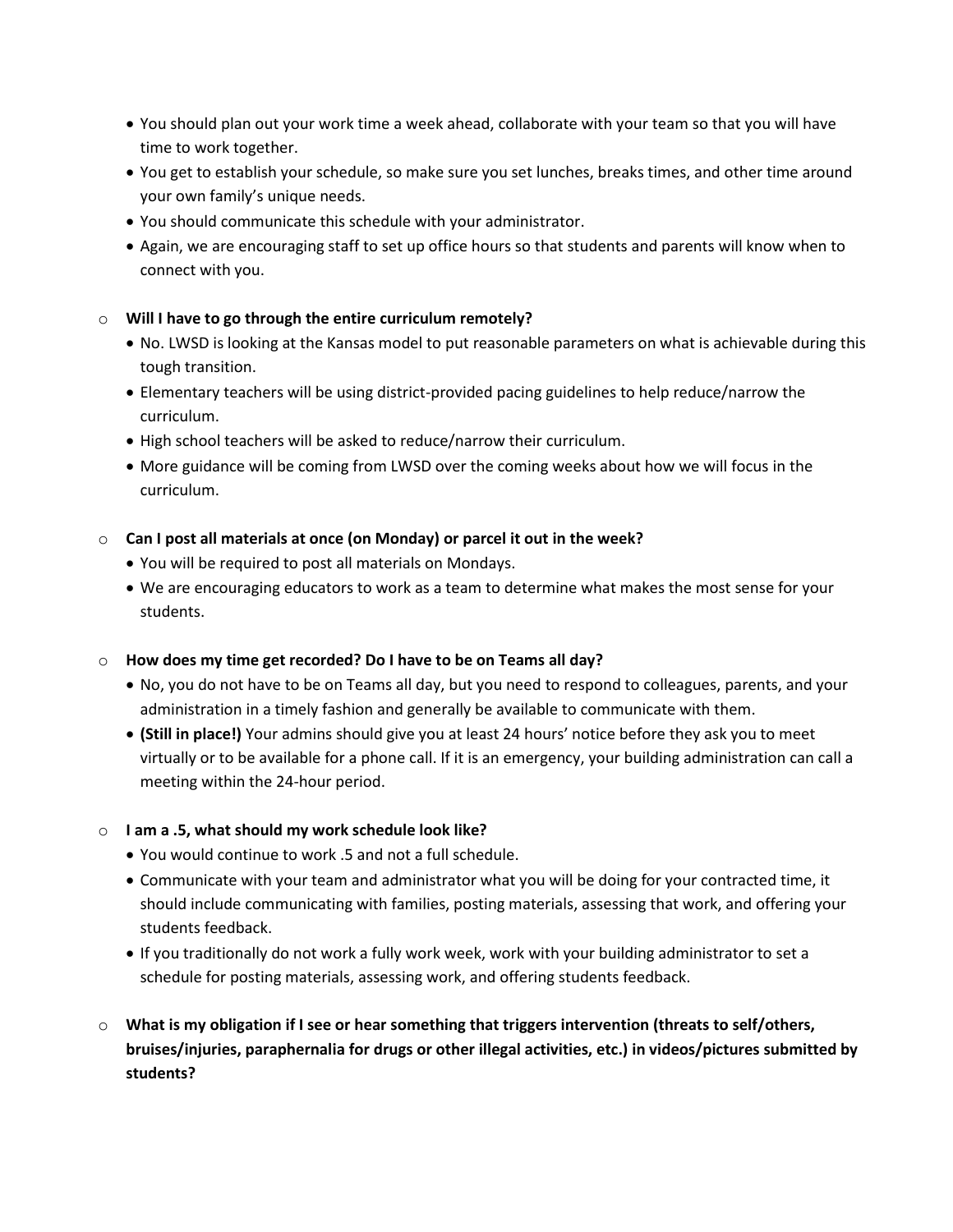As a certificated educator, you are required to report instances of abuse or harm. Please email your supervisor if you see or hear anything that makes you believe a student may be in danger or harm's way.

#### o **Will Professional Development continue during the closure?**

- The LEAP day Wednesday schedule is postponed during the closure.
- Given the transition, we agreed that it is best for educators to focus on the change that is coming up.
- Teachers will need to complete the Remote Teaching Series (a self-paced 2.5-hour long series of PD) prior to April 17. LWSD is working to get this up and running by next week, they will communicate when this is available to staff.
- Going forward, you will only be required to complete the district provided Remote Teaching Series. All other PD will be at the teachers' election.
- o **I need STEM clock hours for my certification but my training was cancelled. What should I do?**
	- The state has provided all educators a 1-year waiver on certification and clock hour requirements.
	- WEA is looking at ways to provide remote classes/training for educators to earn their STEM clock hours. More information coming soon.

## 3. Grading

- o Secondary
	- **Am I allowed to grade any of the optional enrichment work shared with students from March 18 through April 17 and enter those grades into Skyward?**
		- No. Enrichment materials provided to students after March 11 and through April 20 should not be entered into Skyward, nor should they be assigned a grade. Grading of assignments and assessments was initially paused during the closure.
	- **Can I grade student work that was collected prior to the closure, March 11?**
		- Assignments/assessments that were submitted up to the last day of school, March 11, can be graded and entered in Skyward.
	- **Can I engage students in the completion of past work (missing or late work) that was assigned prior to the closure, March 11?**
		- Yes, teachers can now engage students in the completion of missing or late work that was assigned prior to the last day of classes, March 11.
		- **Please review 2.a. in the LOU for guidance and considerations when sharing and grading past work.**
	- **When do I need to begin grading new work submitted by students?**
		- Teachers should begin grading new student assignments beginning the week of April 20.
		- In the remote learning model, which begins the week of April 20, teachers should arrange to collect assignments each week.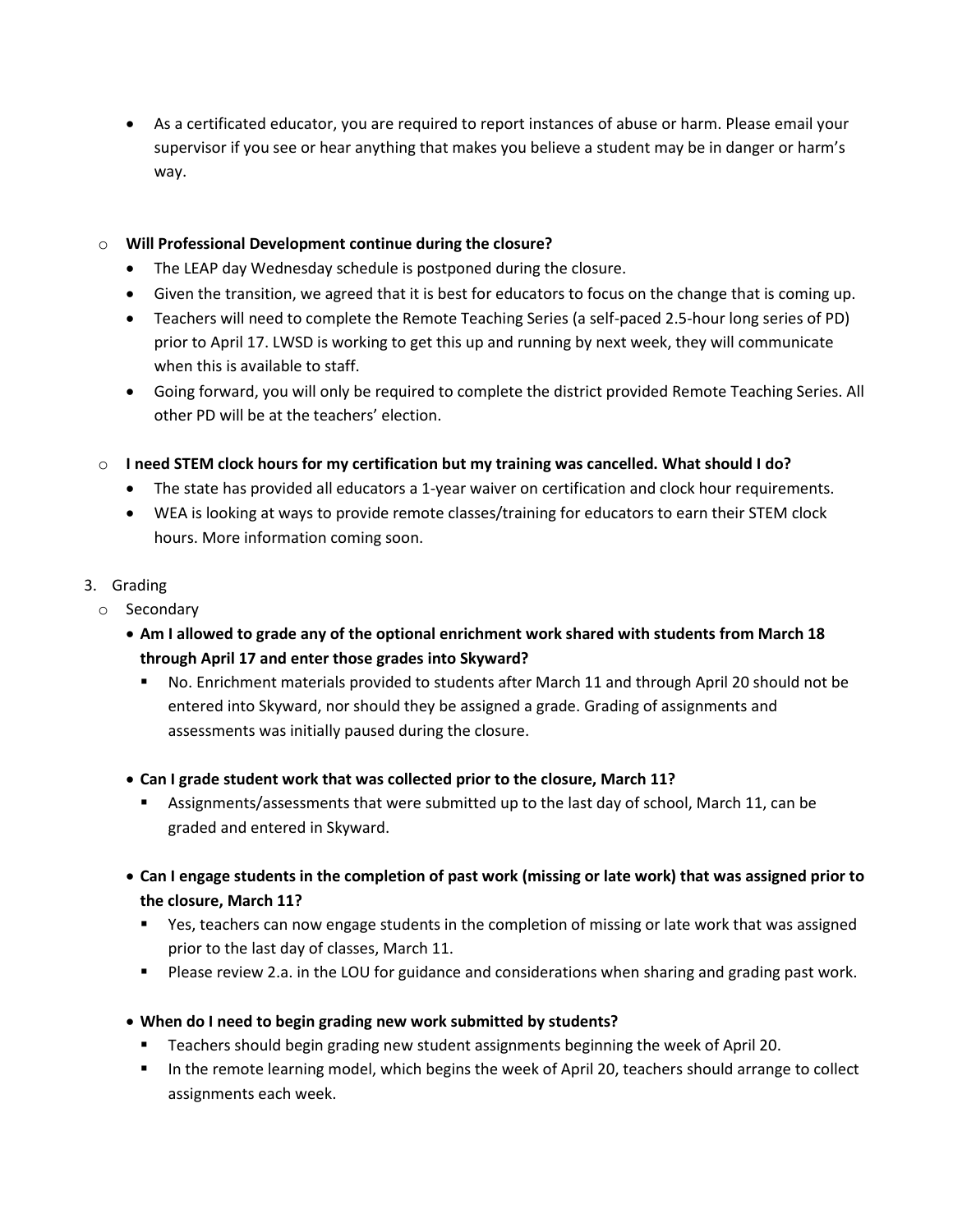- **How will I be grading students or assigning credit for work submitted?**
	- The District will be providing guidance to teachers on grading system(s), including the possibility of a Pass/No Credit system for secondary students, that will be used through the end of the year.
	- This guidance will be provided to staff before the week of April 20.

#### o Elementary

- **Are we using our normal standards-based grading practices or will there be a be a pass/no pass system for elementary?**
	- At this point, we do not have agreement about elementary grading.
	- LWSD and LWEA will continue to problem solve and work together to figure out a reasonable solution to elementary grades before April 20.

#### o **What is happening with Quarter 3 grades?**

 From the District: "We will not be providing third quarter progress reports this year. Quarterly grades are intended to communicate progress to students and families. With the closure of our schools, we have limited information to provide meaningful information about this progress. It's also important to note that third quarter grades do not appear on transcripts nor are they reported to colleges and universities. Teachers will be collecting, and grading student work assigned from before the closure and entering this work into gradebooks."

#### o **What is the plan for graduation ceremonies?**

- From the District: "Currently, we are planning all our graduation ceremonies in June. As of now, no dates or times have been changed. We have also started to plan for alternatives to graduation ceremonies in case we are not able to run them as planned. We will have more information about ceremonies in the coming weeks and as the novel coronavirus situation develops."
- 4. Technology (there are additional technology related questions/answers in the "old information still applies" section of this document; scroll down for that section.)
	- o **I heard about a teacher/district using Zoom to communicate with or teach students. Why can't we use Zoom in our work with students/families?**
		- From the District: "Lake Washington School District takes the safety and security of students very seriously. The District is held accountable for data and cyber safety through the Child Internet Protection Act (CIPA), Children's Online Privacy Protection Rule (COPPA), Family Educational Rights and Privacy Act (FERPA), and the Health Insurance Portability and Accountability Act (HIPAA). The Privacy Technical Assistance Center (PTAC) helps interpret these regulations as districts and other organizations work to comply with the responsibility to keep students and their data safe and secure. Additionally, the Federal Department of Education has provided guidance on FERPA and Virtual Leaning Related Resources as additional clarification is needed by all K-12 districts."
		- Use district approved digital tools/platforms when working with students and families, including email, OneNote, PowerSchool Learning, and Microsoft 365 tools. Skype for Business is recommended for calling parents/guardians.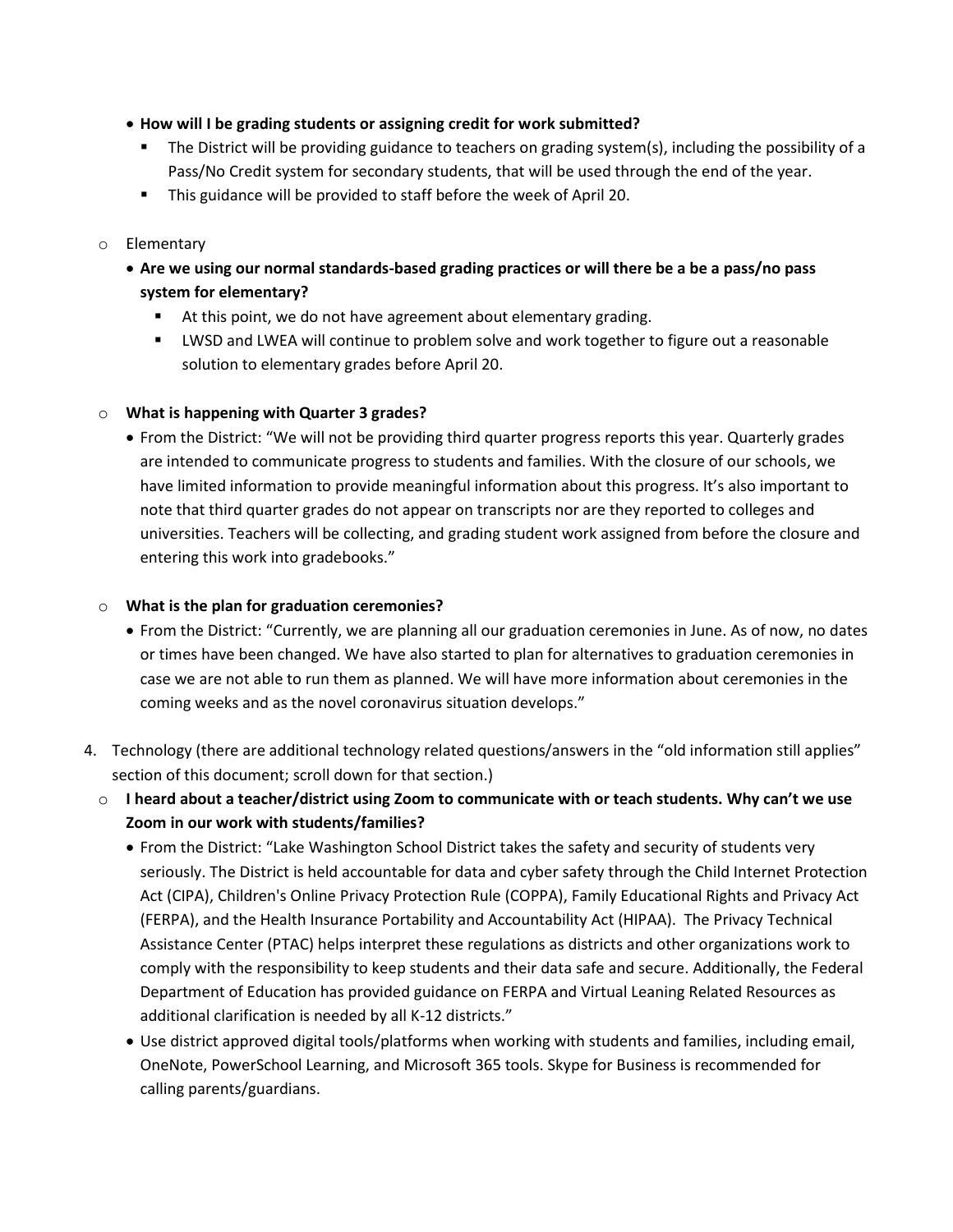- **A complete list of district approved digital tools can be found on the KIT on PowerSchool.**
- The District is exploring the feasibility of video conferencing with students/families. If the District approves an application/platform, staff would be permitted to video conference with students/families in accordance with district guidelines using approved application/platform. Please wait for further information before using video conferencing technology.
- Teachers may participate in a videoconference or conference call for an IEP or re-evaluation meeting. This call should be initiated by special education staff and not by an individual teacher.
- **\*\*Special education services staff who are conducting IEP and re-evaluation meetings: please review the Special Education section of this document for more guidance on using videoconferencing when working with families. \*\***
- o **Has the district reconsidered allowing students/families access to YouTube?**
	- From the District: "Currently, there are outside organizations that are requiring students to access learning materials via YouTube. Lake Washington School District does not have a stance on the quality of YouTube, but it has been determined that YouTube is not a site that complies with a school district's obligations for keeping students safe. Due to this evaluation of YouTube, Lake Washington has had this site blocked from student use for many years. Given this unique point in our history, we are seeking new avenues to be able to provide the required content, so students can continue their learning in these courses."
- 5. Special Services
	- o **Special Education**
		- Special education services staff should continue to be focused on triannual reevaluations and annual renewals and compliance timelines, and not new or initial IEPs, though initial evaluation meetings may continue.
		- Please do not have face to face meetings with students. Team members can call in or virtually join any special education meeting.
		- Special education services staff have limited exceptions to the "no videoconferencing" rule. IDEA compliance is likely to require alternative strategies for meetings. Special education services staff should conduct meetings with the IEP team members using district-approved tools, including Skype for Business (conference calls) and Microsoft Teams (video conference calls).
		- LWSD and LWEA will continue to work to clarify safe protocols as we make this shift in our work. For now, please follow the LOU guidance and the initial email we worked on with Shannon Hitch [Shannon Hitch Guidance on Special Education Services During Shut Down.](https://www.lakewashingtonea.org/file_viewer.php?id=29501)
		- LWEA intends to collaborate with LWSD on a special services FAQ. Stay tuned!

## o **SPED, Safety Net, and ELL staff:**

- Please collaborate with your building colleagues to see how you can support students remotely.
- As appropriate and within reason, please send your expectations to your students, within the time limit set out in the LOU for that grade band.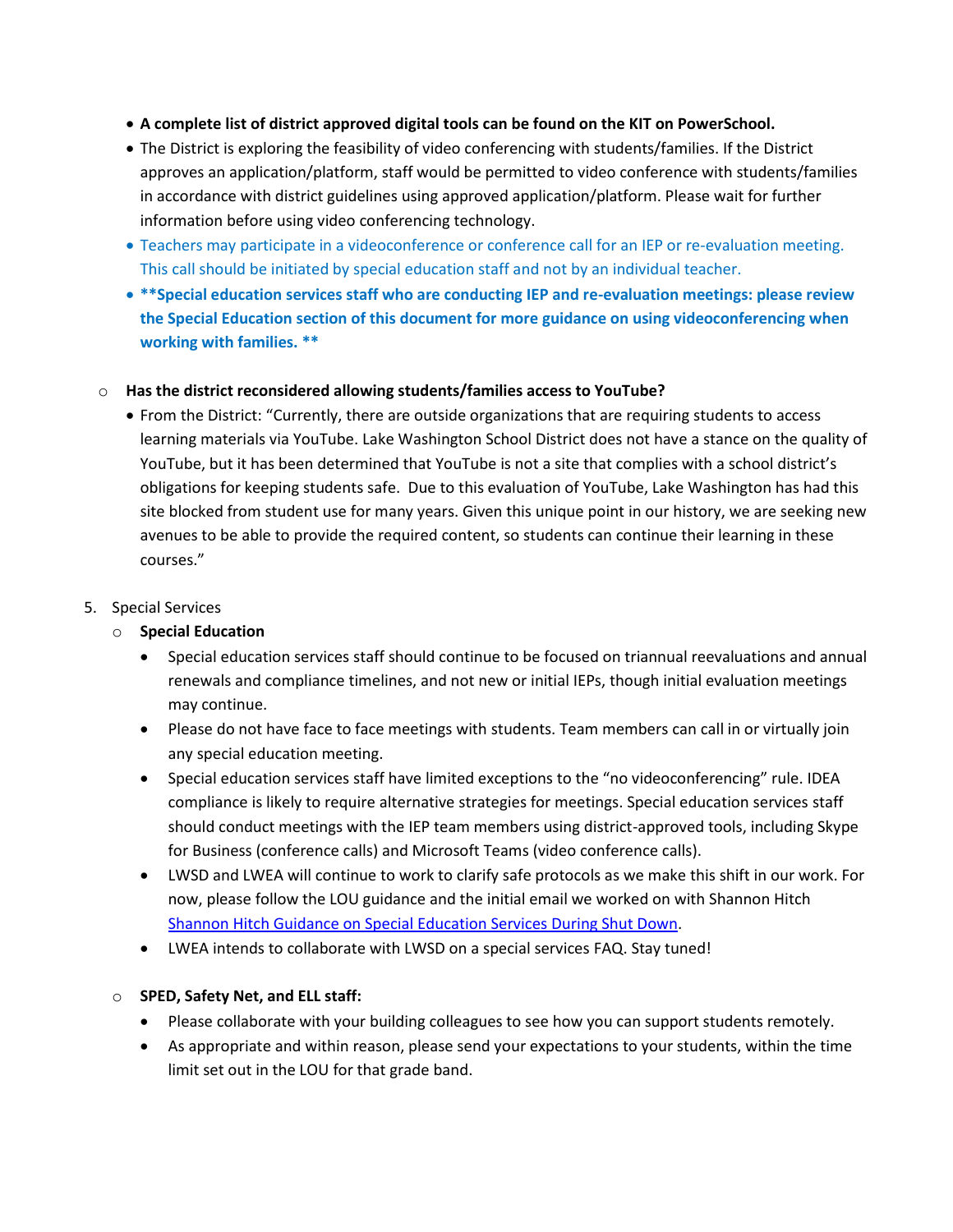- For example, if a teacher has assigned 60 minutes of work for a second grade student, you could assign an additional amount of work (15-45 minutes).
- 6. Left to consider
	- o **Grading**
		- Decisions about elementary and secondary grading systems are in process. Updated information will be shared when available.
	- o **Evaluations**
		- As of now, we are not currently moving forward with evaluations. We expect more from OSPI about this topic and will revisit for more clarity as soon as we have the answers.
		- Does this mean I cannot be evaluated at all?
			- No. You cannot go dark on your colleagues or supervisor for days at a time or not post materials.
			- **If you do not post materials or communicate with your colleagues/supervisor in a timely** fashion, you could be rated lower on domain 8.
	- o **Sub Coverage if someone gets sick** 
		- We are still working out the particulars of this situation. We hope to address this in subsequent meetings with LWSD.
	- o **Counselors and TOSA's** 
		- We will be working with small groups of counselors and TOSA's to problem solve around their specific concerns and work expectations.

#### **OLD INFORMATION THAT STILL APPLIES**

- o **Can I perform this work out of state?**
	- Staff need to be available during their contracted work day as outlined in the LOU.
	- Do not travel during your contracted work time.
	- When schools are reopened on April 27, or at a later date this year, all staff are expected either to return to work on site or use appropriate leave.
- o **What about leaves during this time?**
	- If you are unavailable for communication/connection, collaboration, professional development, developing/posting materials, or grading student work then you need to put in a sick or personal day.
	- If you are going to deliver a baby during the closure or your partner is going to deliver and you won't be available, please put in for your maternity leave since you will be unavailable. (Congratulations btw!).
	- If you contract COVID-19 or need to take care of a family member infected with COVID-19, please use the newly bargained emergency health leave provisions. [LWSD Emergency Health Leave FAQ.](https://www.lakewashingtonea.org/file_viewer.php?id=29331)
- o **How often should I be connecting with my colleagues?**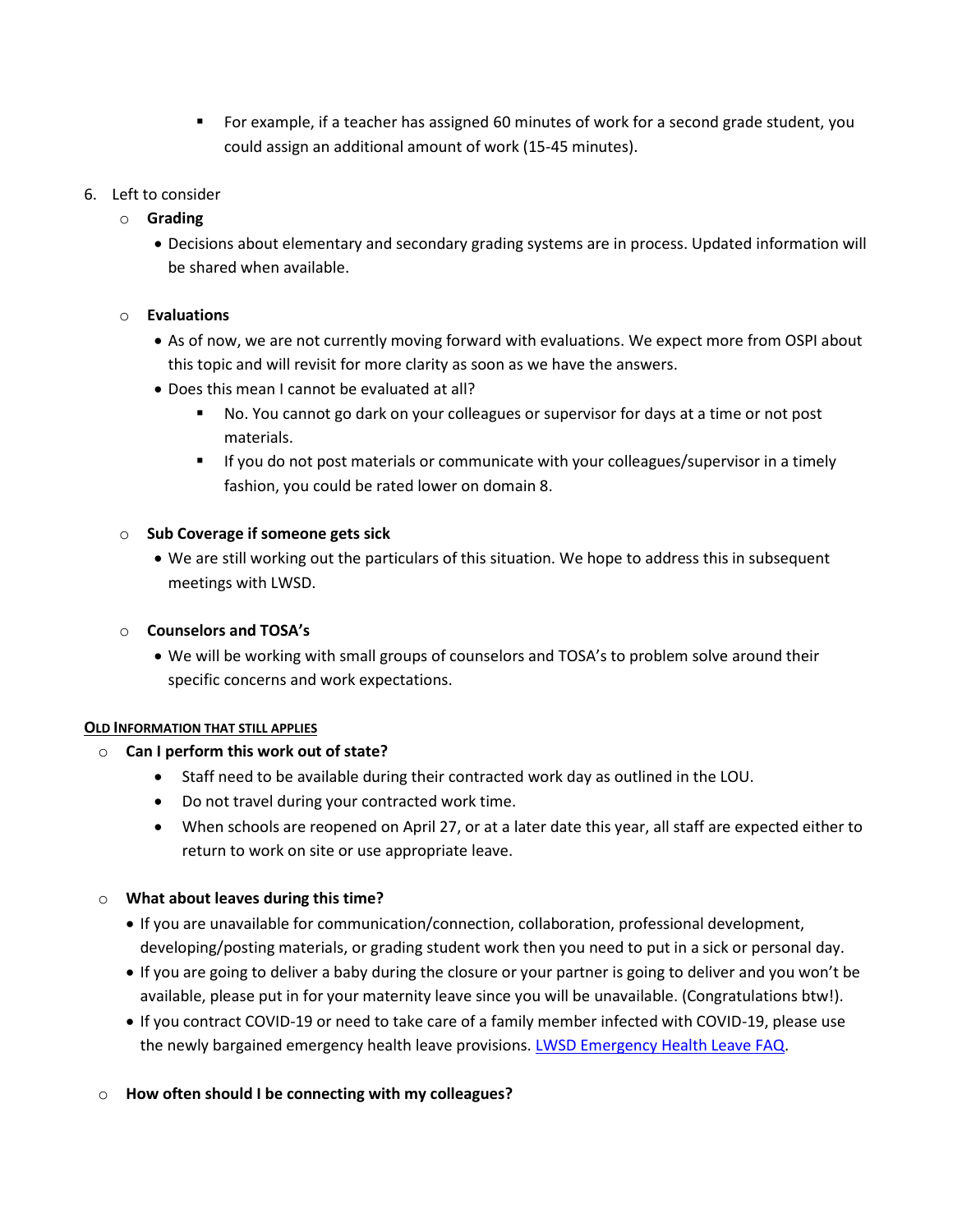- Grade band or content teams should plan to connect and collaborate. We are encouraging these teams to calibrate as much as possible so that families have consistent and equitable assignments and materials. A lack of collaboration will likely lead to confusion among students and families and create inequities in the remote learning model.
- Collaboration is defined broadly in this context. Collaboration can include, but is not limited to, working in teams (grade level or subject area, BLT/department chair, IEP, guidance, or equity teams); solving technology issues with HELPDESK; cross-departmental or grade-level collaboration; staff or department meetings.
- o **Can I talk to my students (either in groups or 1-1) on the phone or via a video call app such as Zoom, FaceTime, or Skype?**
	- Simply, no. It was not OK to talk to students on the phone or through a video call prior to the closure and it is not okay to do so now. There is no approved district platform for video conferencing at this time.
	- Teachers may participate in a videoconference or conference call for an IEP or re-evaluation meeting. This call should be initiated by special education staff and not by an individual teacher.
	- **\*\*Special education services staff who are conducting IEP and re-evaluation meetings: please review the Special Education section of this document for more guidance on using videoconferencing when working with families. \*\***
	- Anyone who video chats or calls students, either 1-1 or in groups, opens themselves to serious liabilities. Despite the extreme circumstances of this closure, we still need to abide by the Acceptable Use Policy and consider the safety of both students and staff. Also, consider the Hillary Clinton (or the James Comey  $\circledcirc$ )rule: you cannot do the work of a public employee on a private device without that device potentially being subject to a public records request.
	- Please keep your communication with families/guardians and students on district approved communication platforms and tools, including district email, OneNote, PowerSchool Learning, Skype for Business (for phone calls), and Microsoft 365 tools.

## o **If I need to call families/guardians, should I use my personal phone?**

- No, please use Skype for Business for calls to families/guardians. This keeps the call on a district approved device and platform.
- Skype for Business is available on your Surface.
- Staff can continue to communicate with students via district email.

## o **I want to post a recorded audio or video message to my students. Can I do that?**

- Yes, you can opt to pre-record a message for your students.
- In the interest of equity and clarity, we are encouraging staff to collaborate with colleagues and send a similar style of message to all their students.
- No one is required to share a recorded lessons or instruction. If you opt to record a message to students, use the Camera app on your Surface or WeVideo because these are district-approved tools.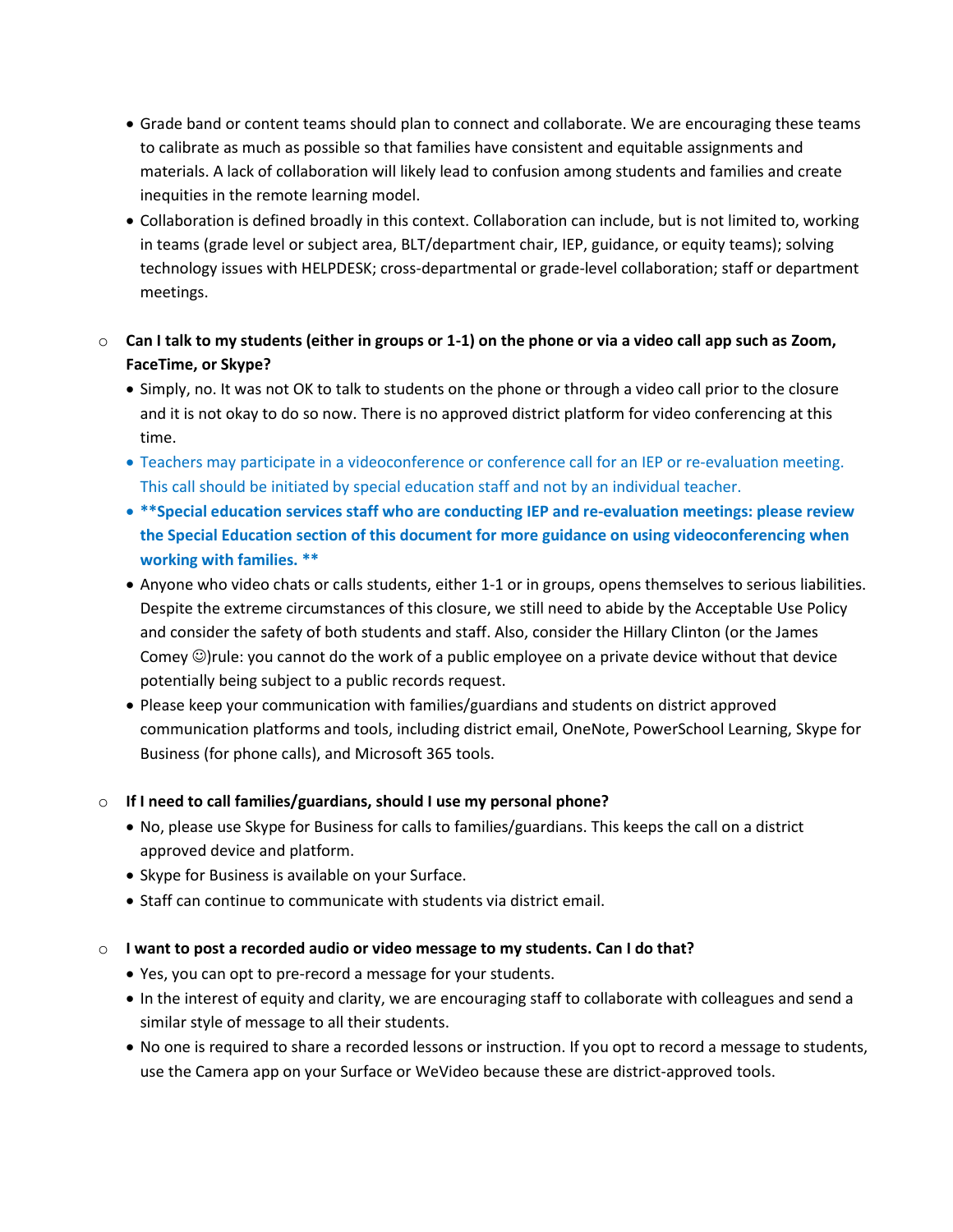#### o **What should I post on social media?**

- Be mindful of the social media guidelines from LWSD already in place. [LWSD Social Media Guidance](https://www.washingtonea.org/file_viewer.php?id=29641)
- Please do not make social media posts that cause us to look insensitive. Many families are going to struggle in the weeks ahead. Be mindful. Don't post anything during your contracted hours or make jokes about this being a long break. Such comments have a poor effect on community morale. Though you may be working hard during the closure, there are members of our community who cannot see or don't understand the work you are doing.

## o **Can I have an automated "out of office" message up on email?**

- Out of office messages are appropriate for staff on leave, but stating you are out and will only reply to messages on April 24 or later is not appropriate and does not put us in a professional light.
- One exception to this rule would be for spring break. Teachers may put up an automated message during the week of spring break notifying students/families that they will not provide enrichment opportunities or answer emails during the break.

## o **Can I go onto my school campus? Can I be required to go onto campus?**

- You are not expected to go to your work location to work during the closure. Guidance from OSPI and the King County Health Department strongly encourages people to work remotely.
- Our guiding interest on this topic is to keep staff safe and healthy, which means staff must abide by public health guidelines, including cleaning and social distancing protocols, and official government orders, including the current "stay at home" order issued by Gov. Inslee. Keep in mind that cleaning supplies are precious at this time and you may not be able to access cleaning supplies in your building right now.
- Some buildings may be closed indefinitely due to deep cleaning processes. Please follow the guidance of your administration or supervisor in these cases.
- We are currently encouraging you to not go into your buildings for the duration of the closure, and if necessary, only for **very brief** or **limited** amounts of time. This is because the district cannot guarantee the safety and cleanliness of each building if there are numerous people coming and going each day.
- o **How is the district ensuring that all students/families have access to technology during the closure of schools?**
	- Currently LWSD has secured 500 hotspots for families. There have been 600+ requests for hotspots. They are working to secure more hotspots, as well as more laptops and printers, for families.
	- Please check with your administrator for details on how technology is being distributed to families in your school/program.
- o **What is the district doing to ensure that students/families who don't have printers or computers at home can still access instruction?**
	- From the District: "We are also working to develop print resources that can be made available regionally at school sites throughout the district." Once LWSD has finalized this plan, we will share information with members.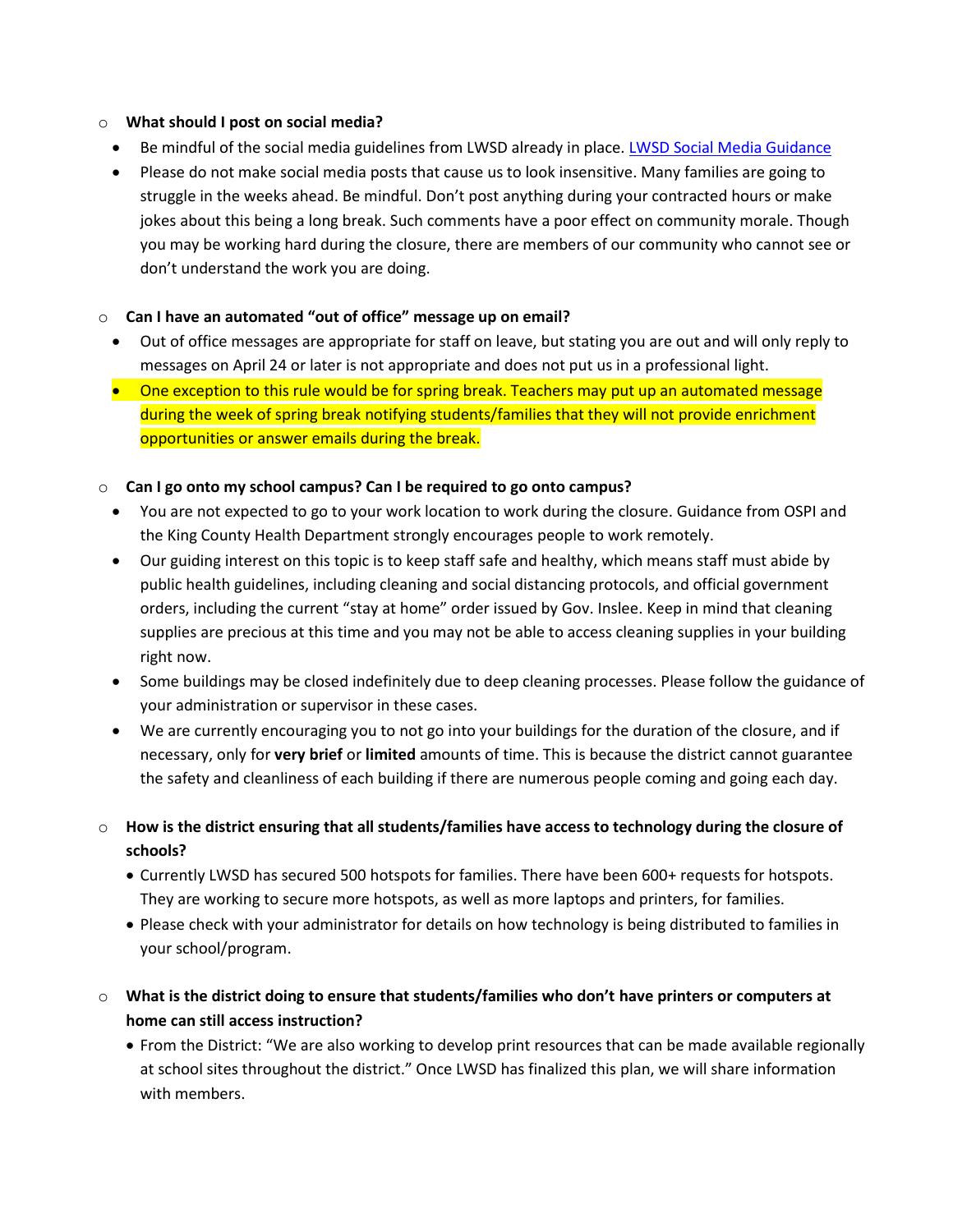- Staff should consider using the print center to prepare printed materials at this time.
- Staff should work with their building admin or supervisor in planning how to get print materials and supplies to families regularly throughout the closure.

#### o **How can families and students access tech support at this time?**

- The district is working on a HELPDESK function for families and students. They will communicate those services when they are ready. In the meantime, please be flexible and practice patience.
- Staff should consider sharing with families by posting to their PowerSchool page or including in schoolhome communications:
	- **For student laptop, technology and password questions** 
		- [ftaccess@lwsd.org](mailto:ftaccess@lwsd.org)
		- 425-936-1322, Monday-Friday: 7 a.m. 4:30 p.m.
	- **For Parent access to district tools** 
		- **Parentquestions@lwsd.org**
	- **Fig. 5 For wifi hotspots or other technology requests** 
		- **E** Contact building administration for the technology request form

#### o **How can staff access tech support or help while working remotely?**

- HelpDesk is still available for staff tech support. Please follow our established procedures for emailing HelpDesk if you need tech support.
- o **I don't have access to reliable or sufficient Wi-Fi at home. What can I do?**
	- Previously we had offered access to our conference room. Due to Gov. Inslee's "stay at home" order, we have closed the LWEA office. Once this order is lifted, we will consider re-opening our conference room.
	- Additionally, contact your internet provider about your service options. Companies like Comcast, AT&T, and T-Mobile are dropping data caps for the next 60 days and offering low cost 60-90 day home internet packages.
	- We have linked some additional resources provided by the District to the COVID-19 section of our website [\(www.lakewashingtonea.org\)](http://www.lakewashingtonea.org/) for access to low cost or free internet access resources.

## 7. Pay

- o **Will the school closure affect our pay, even if it extends through the end of the school year?**
	- Your pay should remain the same during the closure; this includes stipends and overage remedies. No one should have a loss of pay as a result of the closure.
	- Questions about your pay should be sent t[o askpayroll@lwsd.org](mailto:askpayroll@lwsd.org)
	- Please see "Pay" portion of previous update that clarified this: March 5 COVID message to LWEA [membership.](https://www.lakewashingtonea.org/file_viewer.php?id=29041)
- 8. Substitutes
	- o **Will long term subs be paid during the closure?**